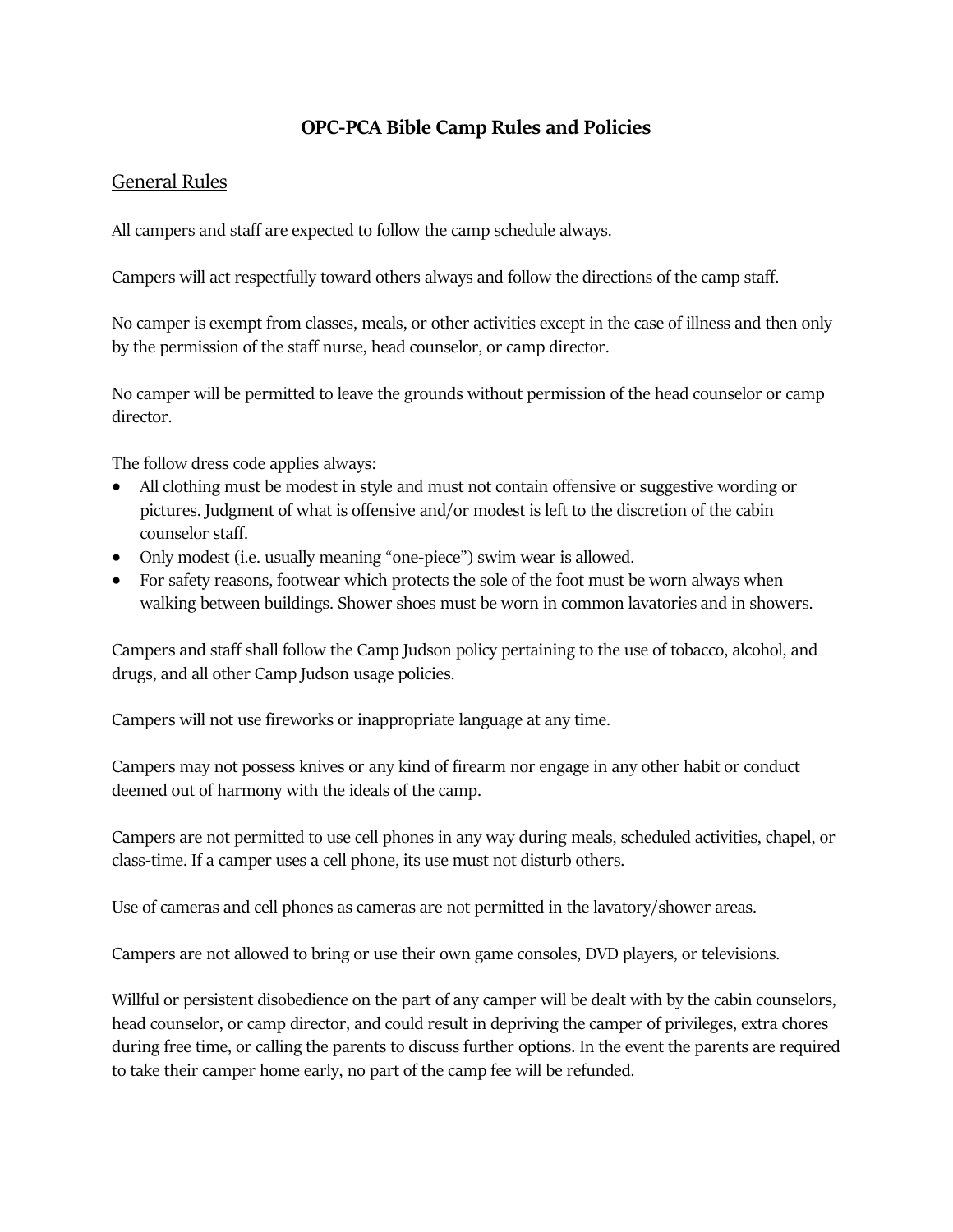### Cabin Areas

Males and females should stay away from the cabins of the opposite gender, nor should they venture from the visible areas of the camp by themselves or without the knowledge of their cabin counselor at any time.

Campers should work with their cabin counselor for all matters pertaining to their living/sleeping area.

Campers must not be in a cabin without the permission and/or presence of their cabin counselor.

Any person persisting in disturbing others in the cabin by unnecessary noises or other means (especially after 11:00 pm) may be deprived of privileges or given extra chores as seen fit by the cabin counselor as a means of discipline.

Cabins shall be maintained in a neat and orderly fashion always. No open beverages or food should ever be left unattended in the cabins.

No one shall remove cabin furniture from the cabins or move camp property from one cabin to another without specific permission from the Camp Judson staff.

Campers and staff will ensure burning or smoldering fireplaces are completely extinguished before leaving the cabin unattended or going to sleep.

#### Ground and Activity Areas

Willful or careless damage or destruction of camp property will result in requiring those responsible to make restitution, repairs, or replacement at the discretion of the Camp Judson staff.

Campers may only use the swim area when a designated lifeguard is on duty under the direction of the activities coordinator. Campers must abide by all posted rules in the swim area.

Campers may use recreational equipment only under the direction of the activities coordinator or other members with his knowledge.

Hiking will be permitted in groups with a responsible adult leader in charge and with the knowledge of the campers' cabin counselor.

The following places are OFF LIMITS to campers unless authorized to enter or permitted by camp schedule: Kitchen, Dining Hall, Camp Store, Swimming Area, Amphitheater, Parked Cars, Camp Staff Rooms, Camp Judson Staff living areas/equipment, Maintenance Sheds, and other buildings or areas as designated by the Camp Judson Staff or camp director.